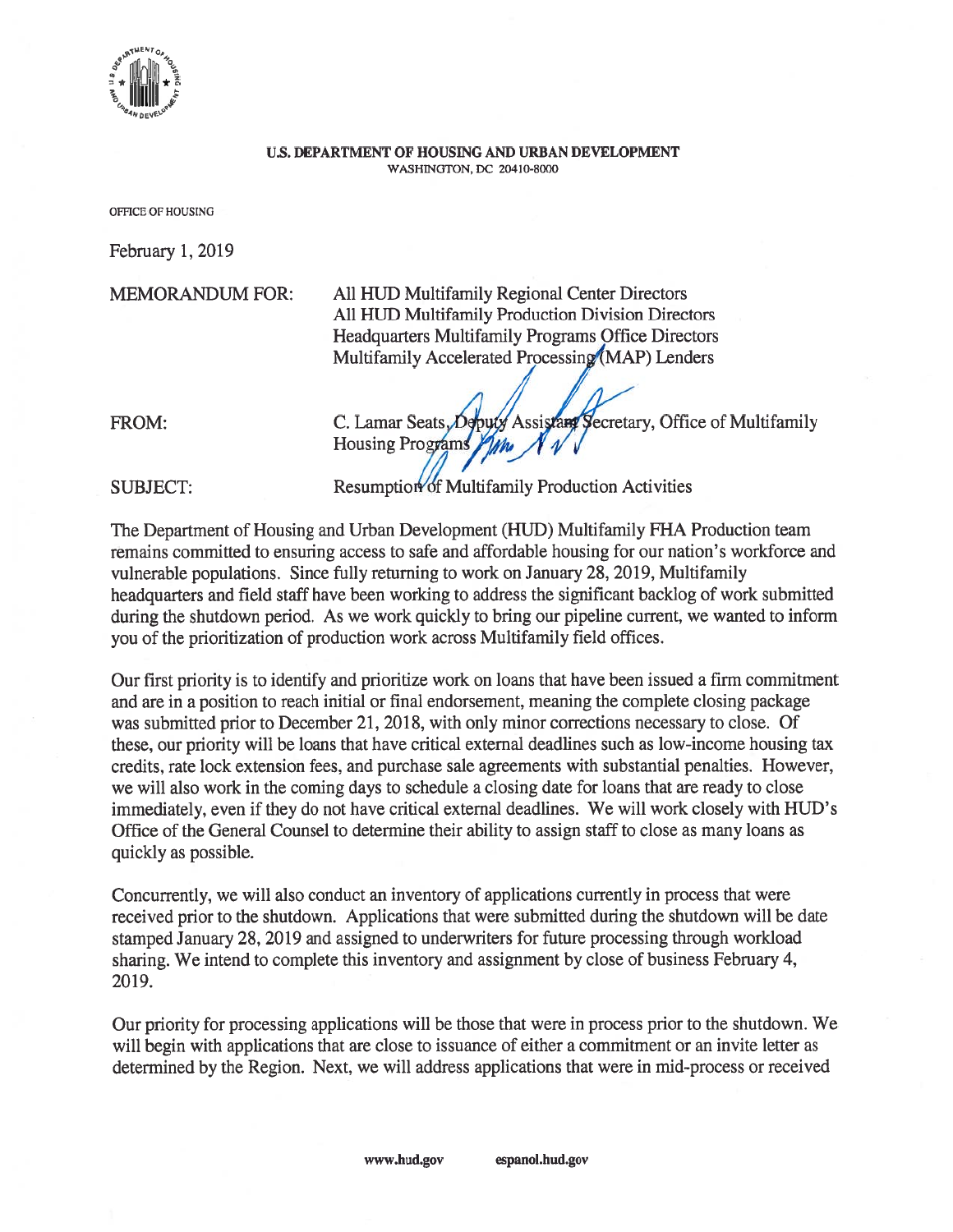Page 2 of 2

immediately prior to the shutdown. Our last priority will be applications that were submitted during the shutdown.

Lenders may continue to submit new applications for mortgage insurance, which will be date stamped and either processed within the Region or assigned to another for workload sharing. In order to provide our staff time to work through the backlog, we are asking lenders to limit their inquiries about loan processing status until we can appropriately assess and assign the current backlog. We estimate completing most of this assessment by February 4, 2019. Moreover, we will not begin scheduling new concep<sup>t</sup> meetings until February 19, 2019. Concept meetings that have been scheduled prior to the shutdown may be conducted at the discretion of the respective field office.

Third party reports (appraisals, market studies, environmental reports and CNA submissions) whose expiration dates have lapsed pending submission of an application due to the shutdown may have that expiration waived at the discretion of the Regional Office.

HUD Multifamily Production staff will do their best to continue to process and close loans as quickly as possible during this time. However, it is likely that lenders, borrowers, and other affected program participants will experience longer than normal application processing times as we work through the backlog

We will update you with further information in several weeks. Please contact Patricia Burke at (202) 402-5693 or Tom Bemaciak at (202) 402-3242 if you have questions about this memorandum.

Thank you.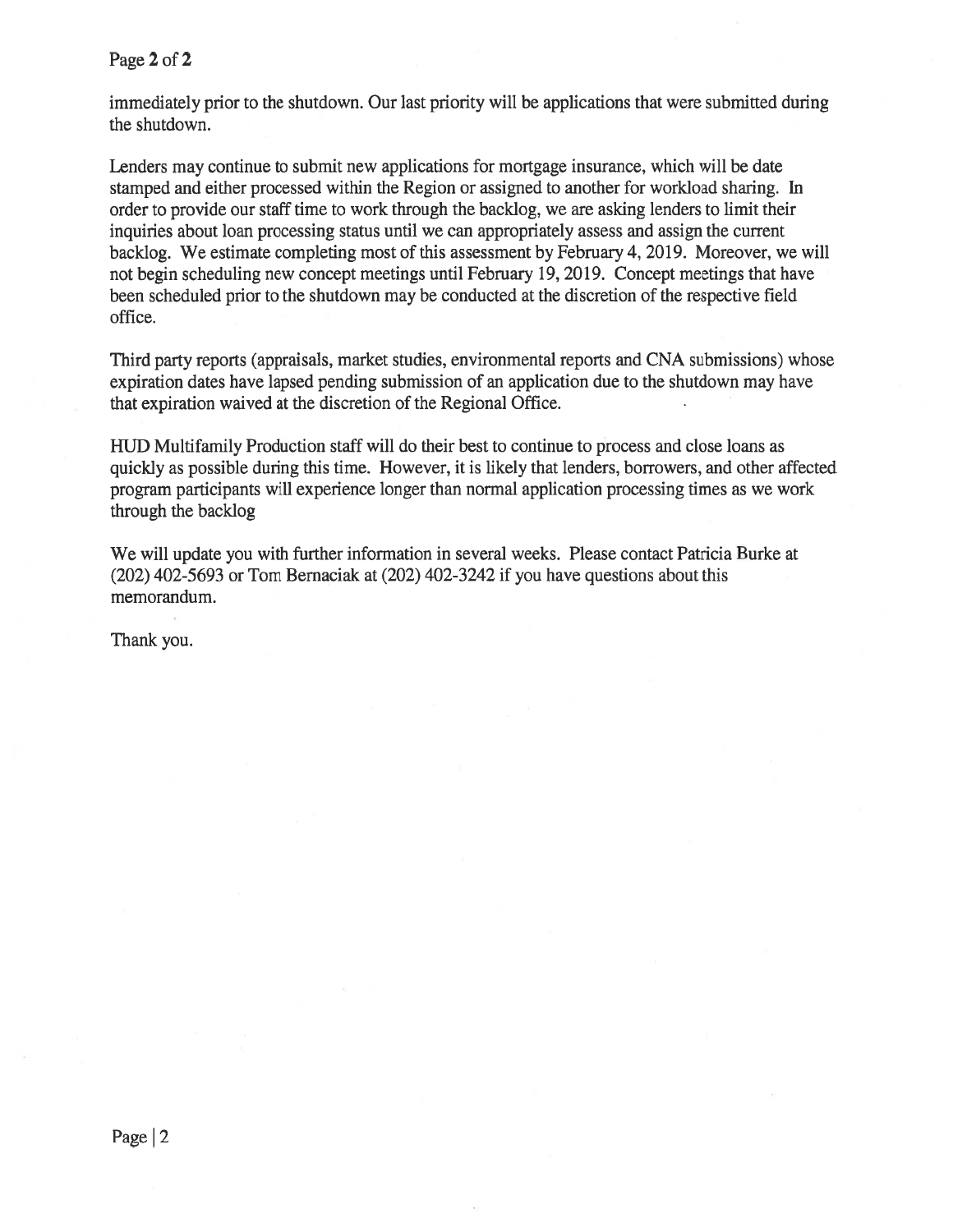rim \*+ WILIN + i III III  $^{\circ}$ . IIIIII . $^{\circ}$ oLq'

## U.S. DEPARTMENT OF HOUSING AND URBAN DEVELOPMENT WASHINGTON, DC 20410-8000

OFFICE OF HOUSING

February 1, 2019

MEMORANDUM FOR: Section 8 Property Owners, Project Rental Assistance Contract (PRAC) Property Owners, and other Assisted Property Owners FROM: C. Lamar Seats, Deputy Assistent Secretary, Office of Multifamily Housing  $\overline{F}$ 

SUBJECT: Resumption of Multifamily Asset Management Activities

The Department of Housing and Urban Development (HUD) Multifamily Housing team remains committed to ensuring access to safe and affordable housing for our nation's workforce and vulnerable populations, including the elderly and people with disabilities. Since fully returning to work on January 28, 2019, Multifamily headquarters and field staff have been working to address the significant backlog of work submitted during the shutdown period. As we work quickly to bring our pipeline current, we wanted to inform you of the prioritization of asset managemen<sup>t</sup> work across Multifamily field offices.

The first priority is work related to tenant health and safety, including contract renewals and subsidy payments. HUD is currently allocating new funding provided by the continuing resolution to suppor<sup>t</sup> the renewal of expiring Section 8 Project Based Rental Assistance (PBRA), Section 202, and Section 811 contracts. Also, additional funding is now available for ongoing Section 8 PBRA contracts to ensure timely payments through April 1.

We recognize that despite our best efforts during the shutdown, there are some properties with expiring contracts whose renewals may not be fully processed by February 1. If necessary, such properties with HUD-controlled reserves may reques<sup>t</sup> loans from reserve accounts in the interim. Requests may be sent to the assigned incoming field email box, as listed below, and must include <sup>a</sup> completed HUD-9250, the current balance in the account, the withdrawal amount, and <sup>a</sup> statement certifying that released funds will be reimbursed to the reserve account once subsidy payments are received.

The second priority is related to critical external deadlines, such as servicing actions in connection with FHA closings, and property sales that require HAP Assignment processing or 2530 clearance. If your property is in this category, you should submit <sup>a</sup> reques<sup>t</sup> for HUD to prioritize your action via the assigned incoming field email box listed below. The critical action,